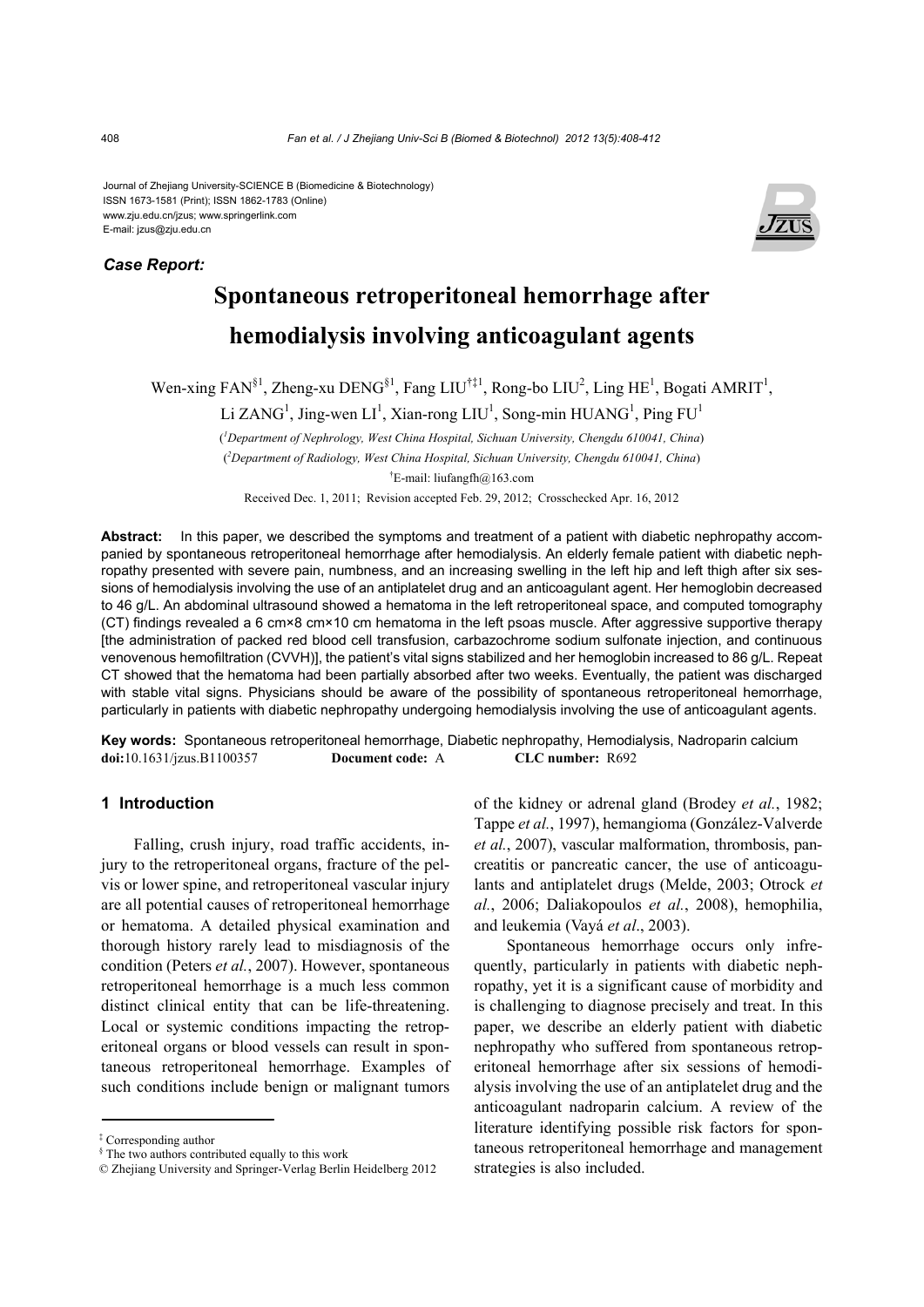### **2 Subjects and methods**

## **2.1 Medical history and physical examination**

A 67-year-old woman, diagnosed with type 2 diabetes mellitus six years previously and diabetic retinopathy one year previously, presented with severe body edema. The patient had no history of coagulopathy, renal tumors, liver disease, or abdominal aortic aneurysm. The patient did not use tobacco or consume alcohol, and had no known allergies. On admission, a physical examination revealed a heart rate of 84 beats/min, a blood pressure of 180/100 mmHg, and a body temperature of 36.7 °C. Severe pitting edema was evident in the lateral aspect of the lower abdominal and pelvic regions and lower extremities. The patient also had signs of shifting dullness. The study was approved by the ethics committee of West China Hospital of Sichuan University, and written informed consent was obtained from the patient in this study.

### **2.2 Laboratory examination**

Laboratory findings revealed a hemoglobin (Hb) level of 108 g/L, a white blood cell count of  $6.42\times10^{9}$  L<sup>-1</sup>, neutrophils of 81.0%, blood urea nitrogen (BUN) at 8.68 mmol/L, creatinine (CREA) at 184.5 μmol/L, fasting blood glucose at 8.8 mmol/L, an estimated glomerular filtration rate (eGFR) of 20 ml/min, albumin (Alb) at 22.5 g/L, 24-h proteinuria at 12.94 g, a prothrombin time (PT) of 9.5 s, and an international normalized ratio (INR) of 0.83. Antinuclear antibody, anti-double stranded deoxyribonucleic acid (anti-dsDNA) antibody, and antineutrophil cytoplasmic antibody tests were negative. An ultrasound examination of the arteries of the heart showed atherosclerosis and intimal thickening of the carotid arteries.

### **2.3 Procedure of diagnosis and treatment**

In the process of initial treatment, insulin was administered to control the hyperglycemia, amlodipine was prescribed to decrease the blood pressure, and a diuretic was used to increase urine output. Ozagrel and sulodexide were also administered intravenously, and 1400 ml of blood plasma and 50 g of human serum albumin were infused, followed by a diuretic.

Five days later, the urine volume was 700 ml/24 h and no notable improvement in the edema was observed. However, the fasting blood glucose level had decreased to 6.9 mmol/L and the blood pressure was 130/80 mmHg. The patient reported increasing episodes of dyspnea and shortness of breath. Hemodialysis with nadroparin calcium (for anticoagulation) was initiated 6 d after admission, and was administered every other day. After six sessions of hemodialysis, the edema had markedly improved. On Day 15 of hospitalization, the patient complained of severe pain, numbness, and increased swelling in the left hip and left thigh. No local masses or ecchymoses were detected. Her blood pressure had decreased to 106/59 mmHg, her heart rate was 110 beats/min, and her hemoglobin was 46 g/L. On Day 17 of hospitalization, the white blood cell count was  $15.25 \times 10^9$  L<sup>-1</sup>, neutrophils were 96.5%, no gross hematuria was noted, and a stool occult blood test was negative. Repeat PT was 10.2 s, INR was 0.89, BUN was 15.21 mmol/L, and CREA was 367.3 μmol/L. An abdominal puncture revealed no abnormal findings but abdominal ultrasonography revealed a 6 cm×8 cm hematoma in the left retroperitoneal space. Computed tomography (CT) findings were consistent with the ultrasonography examination and revealed clearly a 6 cm×8 cm×10 cm hematoma in the left psoas muscle (Fig. 1). No abdominal aneurysms were noted.



**Fig. 1 Computed tomography (CT) scan of the abdomen showing a massive retroperitoneal hematoma, measuring 6 cm×8 cm×10 cm, and an extension of the left psoas muscle** 

Arrow indicates the hematoma

#### **3 Results**

The hematoma developed spontaneously and occurred following administration of the ozagrel, sulodexide, and nadroparin calcium, which was then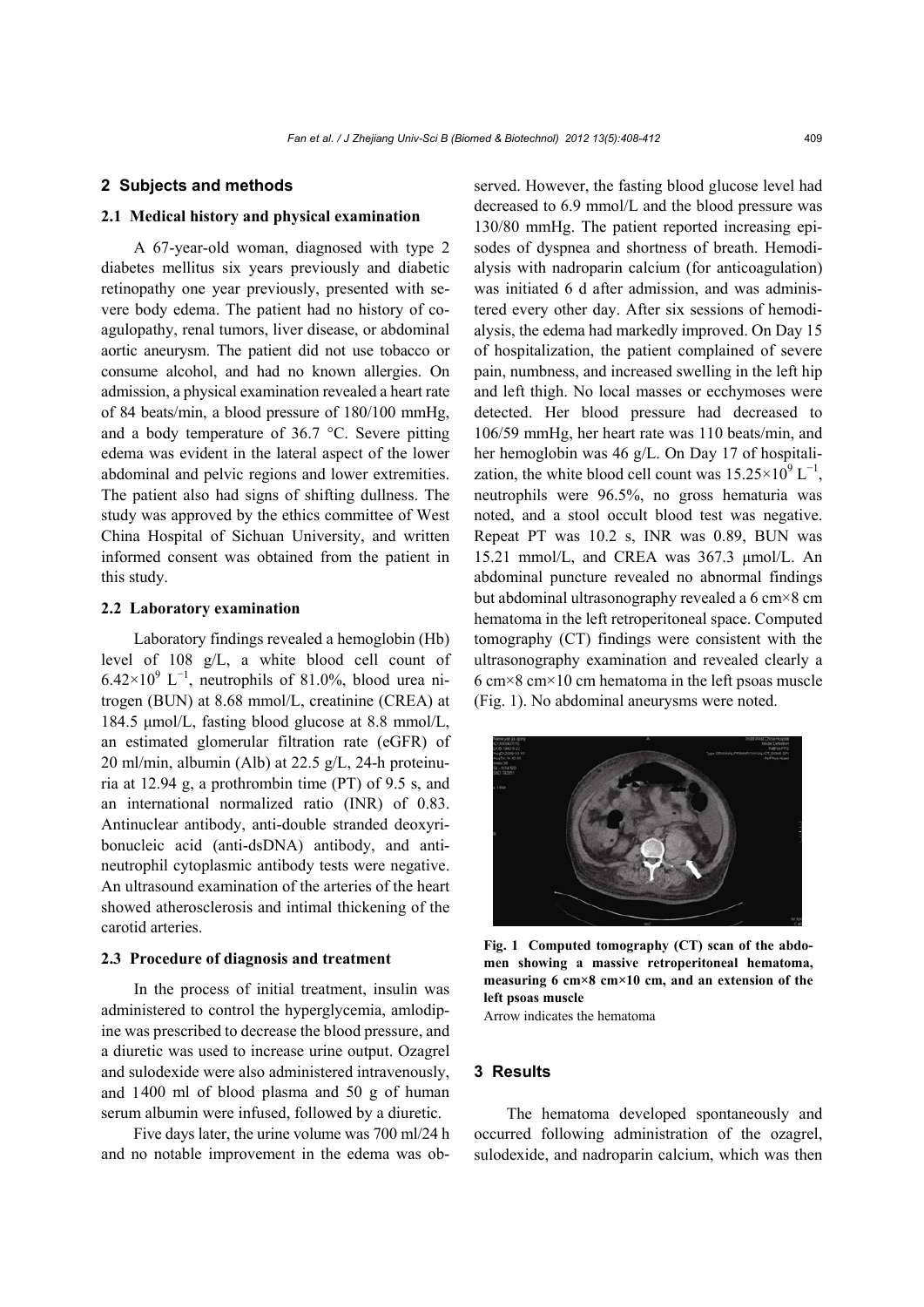immediately discontinued. No protamine was administered because more than 12 h had elapsed since the last nadroparin calcium dose. Surgery was considered but was rejected because the hematoma was relatively small and there was no evidence of active hemorrhage. The patient's vital signs were stable and evacuation of the hematoma was considered risky. Conservative treatment was initiated with a transfusion of 5 units of packed red blood cells and injection of carbazochrome sodium sulfonate, and the patient responded rapidly. Continuous venovenous hemofiltration (CVVH) was initiated with sodium citrate for anticoagulation. On the third day of treatment, the patient's hemoglobin level increased to 86 g/L and her symptoms improved. Two weeks later, repeat CT showed that the hematoma was partially absorbed, measuring 4 cm $\times$ 5 cm $\times$ 7 cm (Fig. 2). Prior to discharge, no evidence of platelet or coagulation disorder was evident: fibrinogen 3.8 g/L, C reactive protein 92%, protein C antigen 70.2%, protein S antigen 41.3%, von Willebrand factor activity 232%, factor assay VIII 115%, and factor assay V 96%. The patient was discharged after one month with stable vital signs.



**Fig. 2 Repeat computed tomography (CT), two weeks later, at the same level of the abdomen demonstrating the liquefied blood in left retroperitoneal and the hematoma partially absorbed (arrow)** 

## **4 Discussion**

Spontaneous retroperitoneal hemorrhage characterized by a sudden onset of bleeding into the retroperitoneal space is a significant cause of morbidity and a diagnostic challenge. The hemorrhage can occur in association with bleeding disorders, rupturing of any of the retroperitoneal organs, or through an aneurysm. However, patients with spontaneous retroperitoneal bleeding are rarely reported. Herein, we describe the occurrence of spontaneous retroperitoneal hematoma in a high-risk elderly patient with diabetic nephropathy, a vascular lesion, and renal insufficiency (eGFR was 20 ml/min), and undergoing long-life low molecular weight heparin (LMWH) treatment combined with antiplatelet drugs. Spontaneous retroperitoneal hemorrhage occurred after receiving nadroparin calcium [0.025 mg/(kg·h)] and antiplatelet drugs.

The clinical features of bleeding are often variable and nonspecific, which can lead to a lifethreatening situation. Spontaneous retroperitoneal hemorrhage can be presented as acute abdominal pain, back pain, nausea, vomiting, abdominal distension, intestinal obstruction, unexplained hypovolemia, anemia, unexplained limb swelling, paresthesia, femoral nerve compression causing paralysis of a lower limb, muscle weakness, reduced knee or thigh reflex, and/or increased intra-abdominal pressureabdominal compartment syndrome (Hodin and Dass, 1969; Milutinovich *et al*., 1977; Lee *et al*., 2003; Jeong *et al*., 2003; Topgül *et al*., 2005; Parmer *et al*., 2006). Physicians are encouraged to be cognizant of these highly variable symptoms and include retroperitoneal hemorrhage on their list of differentials to prevent serious sequelae.

Diagnostic paracentesis is valuable for diagnosing abdominal organ injury, but lacks the sensitivity and specificity for retroperitoneal organ injury. Radiographs typically show a haziness around the psoas muscle, which usually disappears over time. Ultrasonography is an effective screening tool that can identify irregular hazy hyperechoic retroperitoneal masses, ascites, and organ contusions. Similarly, a CT is able to show clearly the location and extent of hemoperitoneum, effusion, abnormalities of the abdominal viscera, changes in the retroperitoneal structures, pressure shifts, or other abnormalities. The symptoms presented herein included unexplained severe pain, numbness, increased swelling in the left hip and left thigh with hypotension and a steadily decreasing hemoglobin concentration. Abdominal ultrasonography and CT examinations were invaluable for confirming the diagnosis.

Spontaneous retroperitoneal hemorrhage is rarely reported in relation to LMWH anticoagulation therapy (Montoya *et al.*, 1999; Chan-Tack, 2003).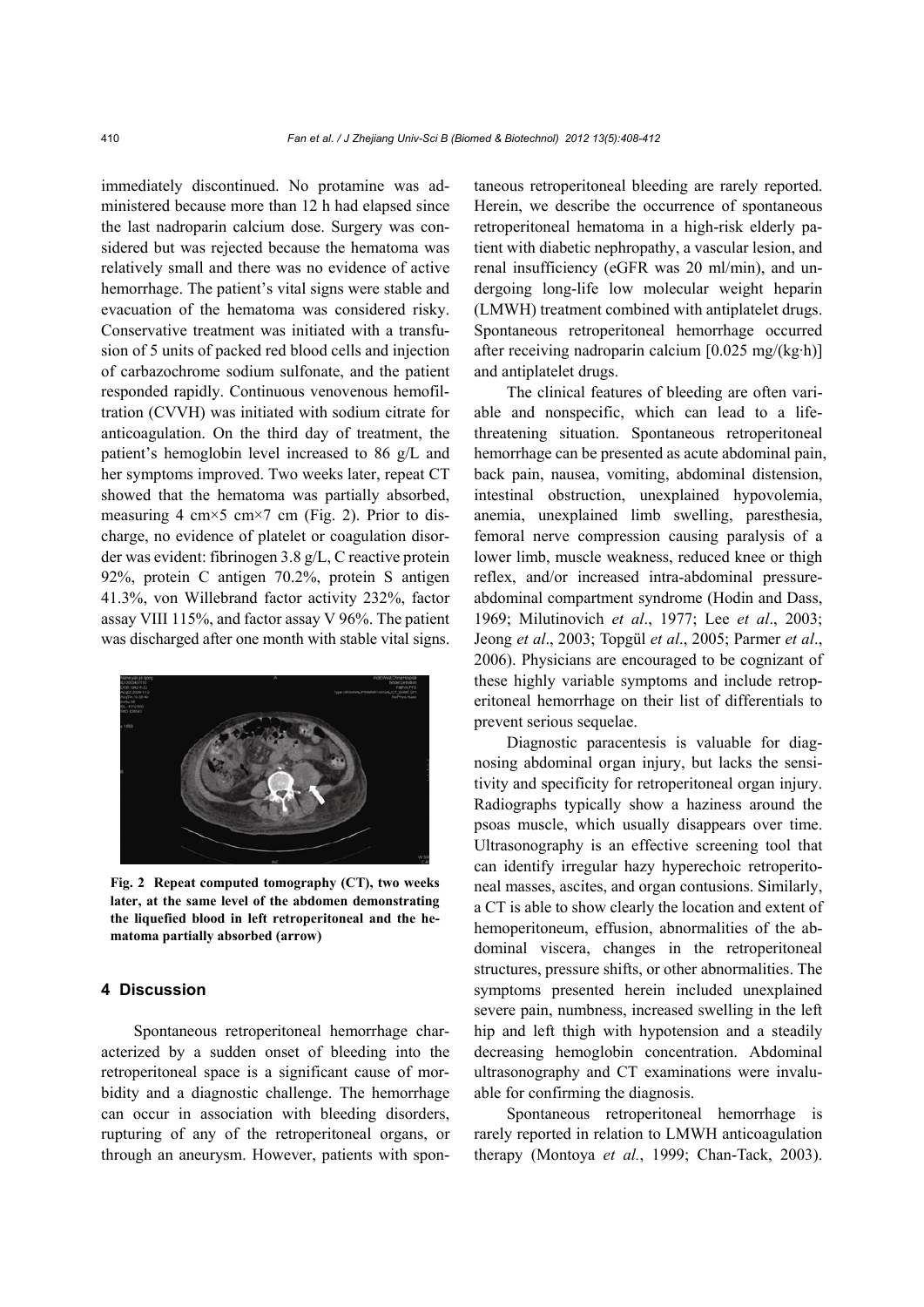Developed in the late 1980s, LMWH differs in its mechanism of action from unfractionated heparin by its inhibitory effect against factor Xa and thrombin. Since its development, LMWH has become an excellent alternative to unfractionated heparin because it offers superior efficacy and safety, has improved pharmacokinetics, and permits once- or twice-daily administration, without the need for laboratory monitoring (Büller, 2002). Unfortunately, LMWH therapy is not without risk. Abdominal wall, thigh, spinal and epidermal hematomas (Wysowski *et al*., 1998; Antonelli *et al*., 2000; Kumar and Solti, 2001; Topgül *et al*., 2005; Kim *et al*., 2009), and retroperitoneal bleeding (Melde, 2003) have all been reported following treatment with LMWH. Nadroparin calcium, a specific LMWH, is widely used in ischemic diseases for the prevention and treatment of venous thromboembolism. Only Schneiter *et al*. (2007) described a patient with temporary anuric kidney failure who developed an extensive retroperitoneal hematoma following nadroparin calcium administration. LMWH should be used cautiously, especially in elderly patients with vascular diseases and in patients with underlying diseases, such as antineutrophil cytoplasmic antibodies (ANCA)-related vasculitis, hypertension, or diabetes (Jeong *et al*., 2003; Kruzel-Davila *et al.*, 2005), and in patients with renal insufficiency (i.e., creatinine clearance <30 ml/min) because of the risk of delayed clearance (Schneiter *et al*., 2007). LMWH is mainly excreted by the kidney. Thus, repeated administration of therapeutic doses of LMWH may lead to overdosage and/or an accumulation effect in patients with renal impairment, particularly the elderly, which may cause bleeding complications (Schneiter *et al*., 2007). In these high-risk patients, an initial reduced dosage in elderly patients with or without renal failure is recommended in addition to monitoring anti-Xa activity to detect any overdosage and/or any accumulation effect of LMWH (Siguret *et al*., 2004). Elevated anti-factor Xa values should alert clinicians to the potential of bleeding complications. Treatment of spontaneous retroperitoneal hemorrhage related to LMWH is multi-factorial, including complete bed rest, discontinuation of antiplatelet and anticoagulation drugs, blood transfusion, and supportive therapy, and is best implemented in an intensive care setting (Milutinovich *et al*., 1977).

In conclusion, physicians should be aware of the possibility of spontaneous retroperitoneal hemorrhage, particularly in patients with diabetic nephropathy and undergoing hemodialysis involving the use of anticoagulant agents. Precise diagnosis and timely treatment lead to a better prognosis.

#### **References**

- Antonelli, D., Fares, L., Anene, C., 2000. Enoxaparin associated with huge abdominal wall hematomas: a report of two cases. *Am. Surg*., **66**(8):797-800.
- Brodey, P.A., Gabbay, R.J., Jacobson, J.B., 1982. Retroperitoneal hemorrhage during pregnancy secondary to renal angiomyolipoma. *Urol. Radiol*., **4**(1):255-257. [doi:10. 1007/BF02924058]
- Büller, H.R., 2002. Treatment of symptomatic venous thromboembolism: improving outcomes. *Semin. Thromb. Hemost*., **28**(s2):41-48. [doi:10.1055/s-2002-32315]
- Chan-Tack, K.M., 2003. Fatal spontaneous retroperitoneal hematoma secondary to enoxaparin. *South. Med. J*., **96**(1): 58-60. [doi:10.1097/01.SMJ.0000047721.97440.02]
- Daliakopoulos, S.I., Bairaktaris, A., Papadimitriou, D., Pappas, P., 2008. Gigantic retroperitoneal hematoma as a complication of anticoagulation therapy with heparin in therapeutic doses: a case report. *J. Med. Case Reports*, **2**(1):162. [doi:10.1186/1752-1947-2-162]
- González-Valverde, F.M., Balsalobre, M., Torregrosa, N., Molto, M., Gómez-Ramos, M.J., Vázquez-Rojas, J.L., 2007. Spontaneous retroperitoneal hemorrhage from adrenal artery aneurysm. *Cardiovasc. Intervent. Radiol*., **30**(2):307-309. [doi:10.1007/s00270-006-0029-4]
- Hodin, E., Dass, T., 1969. Spontaneous retroperitoneal hemorrhage complicating anticoagulant therapy. *Ann. Surg*., **170**(5):848-851. [doi:10.1097/00000658-196911000-00017]
- Jeong, T.K., Jeong, G.H., Park, B.S., Ma, S.K., Kim, S.W., Kim, N.H., Choi, K.C., 2003. Dalteparin sodiumassociated retroperitoneal hematoma in a patient with diabetic nephropathy. *Korean J. Med*., **64**(3):322-327 (in Korean).
- Kim, D.H., Lee, S.J., Jeon, U., Park, S.H., Lee, S.H., Shin, W.Y., Jin, D.K., 2009. Spontaneous retroperitoneal hemorrhage and hemothorax after intravenous heparin treatment. *Korean Circ. J*., **39**(1):32-36. [doi:10.4070/kcj.2009. 39.1.32]
- Kruzel-Davila, E., Frajewicki, V., Kushnir, D., Eyal, A., Kohan, R., 2005. Retroperitoneal hematoma in a hemodialysis patient receiving low molecular weight heparin. *Isr. Med. Assoc. J*., **7**(9):611-612.
- Kumar, P.D., Solti, M., 2001. Thigh hematoma after femoral venipuncture in a patient treated with low-molecularweight heparin. *Arch. Intern. Med.*, **161**(8):1113-1114. [doi:10.1001/archinte.161.8.1113-a]
- Lee, K.P., Sung, J.M., Tsai, T.W., Huang, J.J., 2003. Multiple retroperitoneal hemorrhage in a hemodialysis patient: